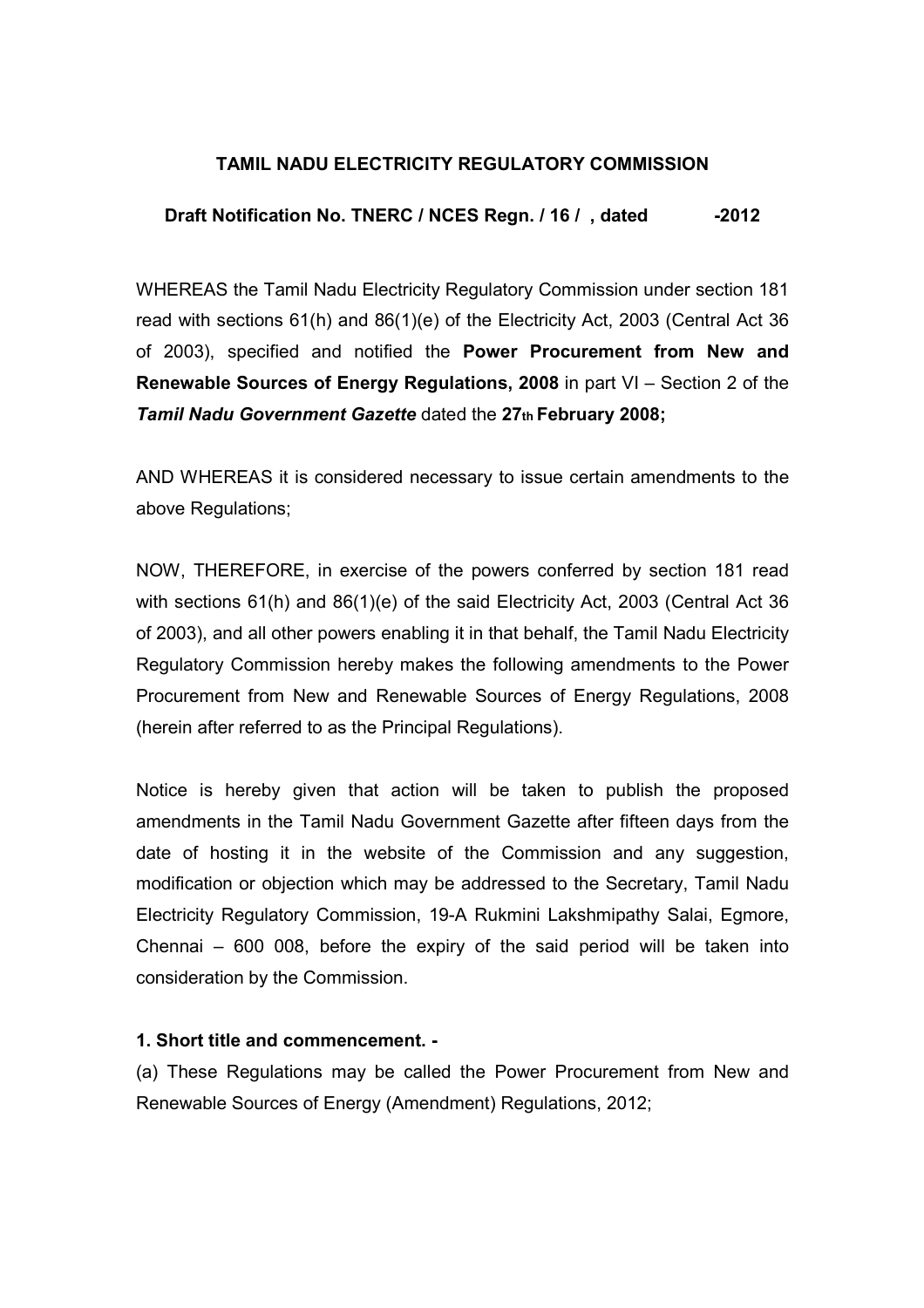(b) They shall come into force on the date of their publication in the Tamil Nadu Government Gazette.

#### 2. Amendment of regulation 3. -

In regulation 3 of the principal regulations, for sub-regulation (3), the following sub-regulation shall be substituted, namely:-

"Evacuation facilities shall be provided by the State Transmission Utility (STU) /Distribution licensee as per the Commission's Intra State Open Access Regulations 2005, Central Electricity Authority (Technical Standards for connectivity to the Grid) Regulations, 2007 and Tamil Nadu Electricity Grid Code. The cost of switch gear, metering, protection arrangement and related other equipments required from the point of generation to the interconnection point and entire cost of interface lines shall have to be borne by the generators."

#### 3. Amendment of regulation 6. –

In regulation 6 of the principal regulations, the expression "and allied issues" shall be omitted.

#### 4. Amendment of regulation 7. –

In regulation 7 of the principal regulations, for the expression, "The format of the Energy Purchase Agreement (EPA)/ Energy Wheeling Agreement (EWA) shall be evolved by the Commission after discussion with the generators and the distribution *licensee.*", the following expression shall be substituted, namely:-

"The distribution licensees shall file a model Energy Purchase Agreement (EPA)/ Energy Wheeling Agreement (EWA) after discussion with the generators/Open Access Customers for the approval of the Commission within one month of the issuance of tariff order by the Commission."